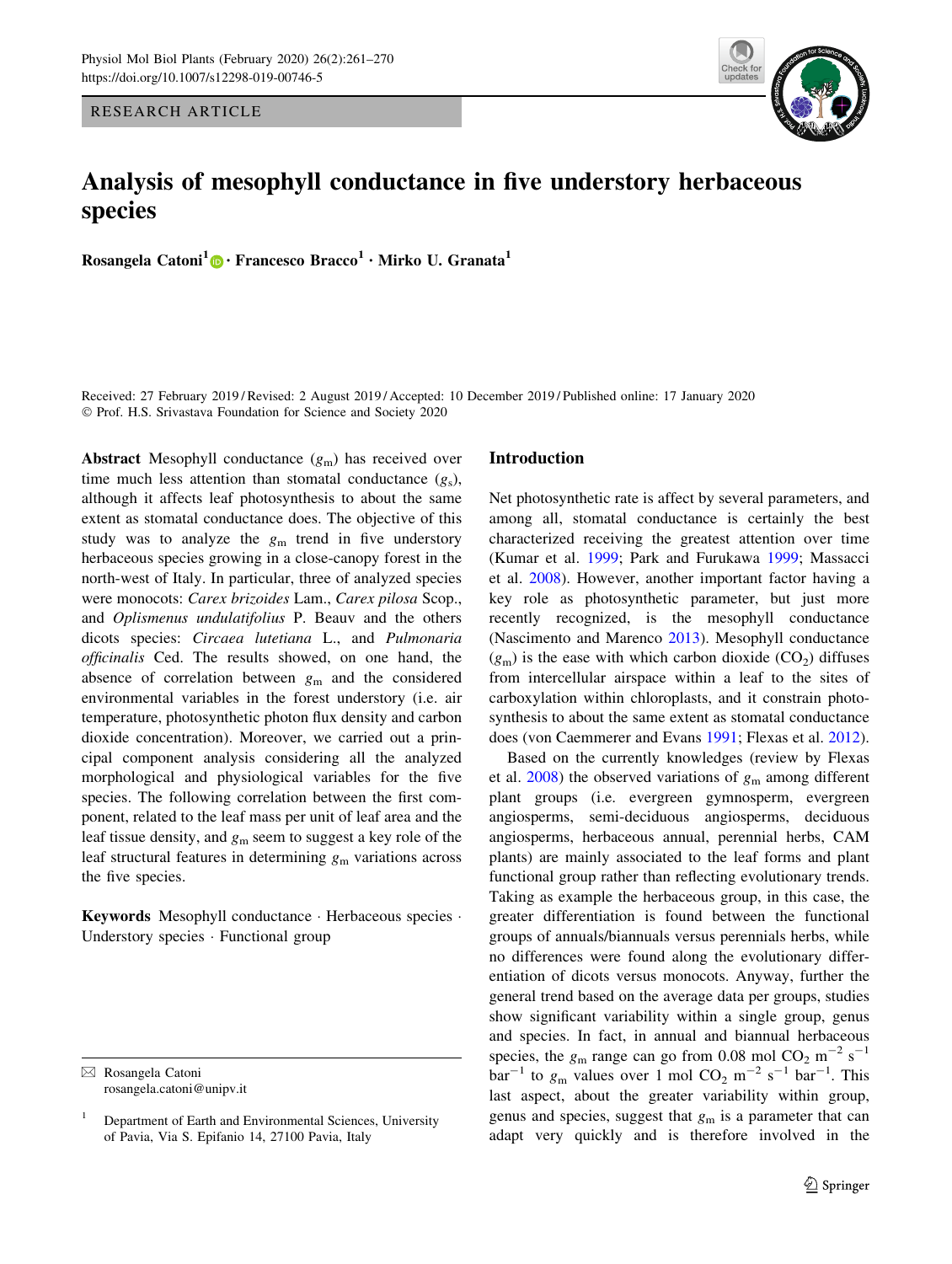differences in photosynthetic efficiency found between species. Besides this large variability among species,  $g<sub>m</sub>$ shows a long-term response to different environmental factors (Flexas et al. [2008\)](#page-8-0). Concerning the abiotic factors, as underlined by previous works,  $g_m$  is affect by water stress, low nitrogen availability and salinity (Jones [1973](#page-9-0); Evans and Terashima [1988;](#page-8-0) Bongi and Loreto [1989](#page-8-0)). Moreover,  $g_m$  responses to change in light conditions. In fact, shade leaves show a lower  $g_m$  values compared to sun leaves (Hanba et al. [2002](#page-9-0); Piel et al. [2002;](#page-9-0) Laisk et al. [2005;](#page-9-0) Warren et al. [2007;](#page-9-0) Catoni et al. [2015a\)](#page-8-0), whilst a complex response in the acclimation to different growth temperature has been suggested (Yamori et al. [2006](#page-9-0); Diaz-Espejo et al. [2007\)](#page-8-0). Moreover, referring to internal factors, such as leaf development and ageing, they seem to strongly affect  $g_m$  (Flexas et al. [2008](#page-8-0)). On one hand, during leaf development (i.e. from unfolding to maturation)  $g<sub>m</sub>$ increases in parallel with leaf photosynthesis (Miyazawa and Terashima [2001\)](#page-9-0), while on the other hand, leaf ageing results in a  $g<sub>m</sub>$  decreases (Bernacchi et al. [2005](#page-8-0); Grassi and Magnani [2005](#page-9-0); Catoni et al. [2015a](#page-8-0)). Finally, a relationship between  $g_m$  and leaf structural traits such as leaf mass per area (LMA) has been reported (De Lucia et al. [2003](#page-8-0); Warren et al. [2003](#page-9-0)).

Based on these observations,  $g_m$  seems to have a longterm response to several environmental factors, and in turn, these changes are important in affecting photosynthesis response to environmental conditions. Nevertheless, others studies reported a stable  $g_m$  in response to changes in environmental variables such as  $CO<sub>2</sub>$  concentration, irradiance and temperature (von Caemmerer and Evans [1991](#page-9-0); Tazoe et al. [2009;](#page-9-0) Nascimento and Marenco [2013](#page-9-0)).

The objective of this study was to analyze, on one hand the  $g_m$  long-term response to the variations of environmental conditions in five herbaceous understory species; and on the other hand, how  $g_m$  varies among these species belonging to different evolutionary groups (dicots and monocots) and functional groups (annual and perennial).

## Materials and methods

#### Plant materials and study area

The study was carried out in the period June-October 2018 on five understory herbaceous species. In particular, three monocots: Carex brizoides Lam., Carex pilosa Scop., and Oplismenus undulatifolius P. Beauv and two dicots species: Circaea lutetiana L., and Pulmonaria officinalis Ced. were considered. All these represent the most important and representative species constituting the herbaceous layer of a typical alluvial lowland forest inside a Strict Natural Reserve "Bosco Siro Negri" (45°12'39"N; 09°03'26"E,

74 m a. s. l) in Italy. During the study period all the considered species were well representative and without any sign of senescence. Specifically, in the herbaceous layer of the considered forest C. lutetiana and O. undulatifolius are generally found from the middle of May to beginning of November (i.e. annual species), C. pilosa and P. officinalis are present throughout the year (i.e. perennial species), while C. brizoides seems to have a borderline behavior between annual and perennial herbaceous species, showing up later during the year compared to the two perennial species. For each species five plots  $(1 \text{ m}^2 \text{ each})$  were randomly select and inside each plot three representative individual were identify. The structure of the forest is that of a typical closed canopy forest, with a forest tree density of  $237 \pm 100$  stems  $ha^{-1}$ , a total basal area of 74.5  $\pm$  24.6 m<sup>2</sup> ha<sup>-1</sup> and a Leaf Area Index (LAI) of  $4.5 \pm 0.3$  (Catoni et al. [2015a,](#page-8-0) [b](#page-8-0)). Moreover, the high tree density determines a high light extinction at soil level, with a value of the relative intercept irradiance by the canopy at soil level inside the forest of  $0.77 \pm 0.12\%$  and a value of the ratio between irradiance in the red and far red wavelengths (R/FR) of  $0.5 \pm 0.1$  (data from Granata et al. [2016](#page-9-0)).

The soil is characterized by a pH of  $5.46 \pm 0.11$ , a nitrogen concentration (N) of 1.61  $\pm$  0.12 mg g<sup>-1</sup>, a carbon to nitrogen ratio (C/N) of  $17 \pm 1$  and a soil organic matter (SOM) concentration of  $44.47 \pm 0.04$  mg g<sup>-1</sup> (Catoni et al. [2015a\)](#page-8-0).

The climate of the area is characterized by a total annual rainfall of 627 mm most of it falling in autumn and winter. The mean minimum air temperature  $(T_{min})$  of the coldest month (January) is  $0.1 \pm 1.5$  °C, the mean maximum air temperature  $(T_{max})$  of the hottest month (July)  $30.2 \pm 1.2$  °C and the mean annual temperature  $(T_m)$  $13.8 \pm 8.2$  °C (Lombardia Regional Agency for Environmental Protection, Meteorological Station of Pavia, Ponte Ticino SS35, data for the period 2002–2017). Floods occurred sporadically every 5–10 years during the last 40 years, with water levels up to 1.50 m height in the forest during exceptional events (Castagneri et al. [2013](#page-8-0); Motta et al. [2009](#page-9-0)). On average, groundwater level is around  $-4.50$  m in winter reaching  $-3.50$  m in summer due to irrigation in the surrounding area.

During the study period total rainfall was 256 mm,  $T_m$ 22.2  $\pm$  3.9 °C and T<sub>max</sub> (July and August) 30.7  $\pm$  0.1 °C (Lombardia Regional Agency for Environmental Protection, Meteorological Station of Pavia, Ponte Ticino SS35, data for the period June–October 2018).

## Leaf morphology and ambient conditions

Fully expanded leaves (for each species  $n = 2$  leaves per 3 plant per plot) were collected in June. Leaf samples were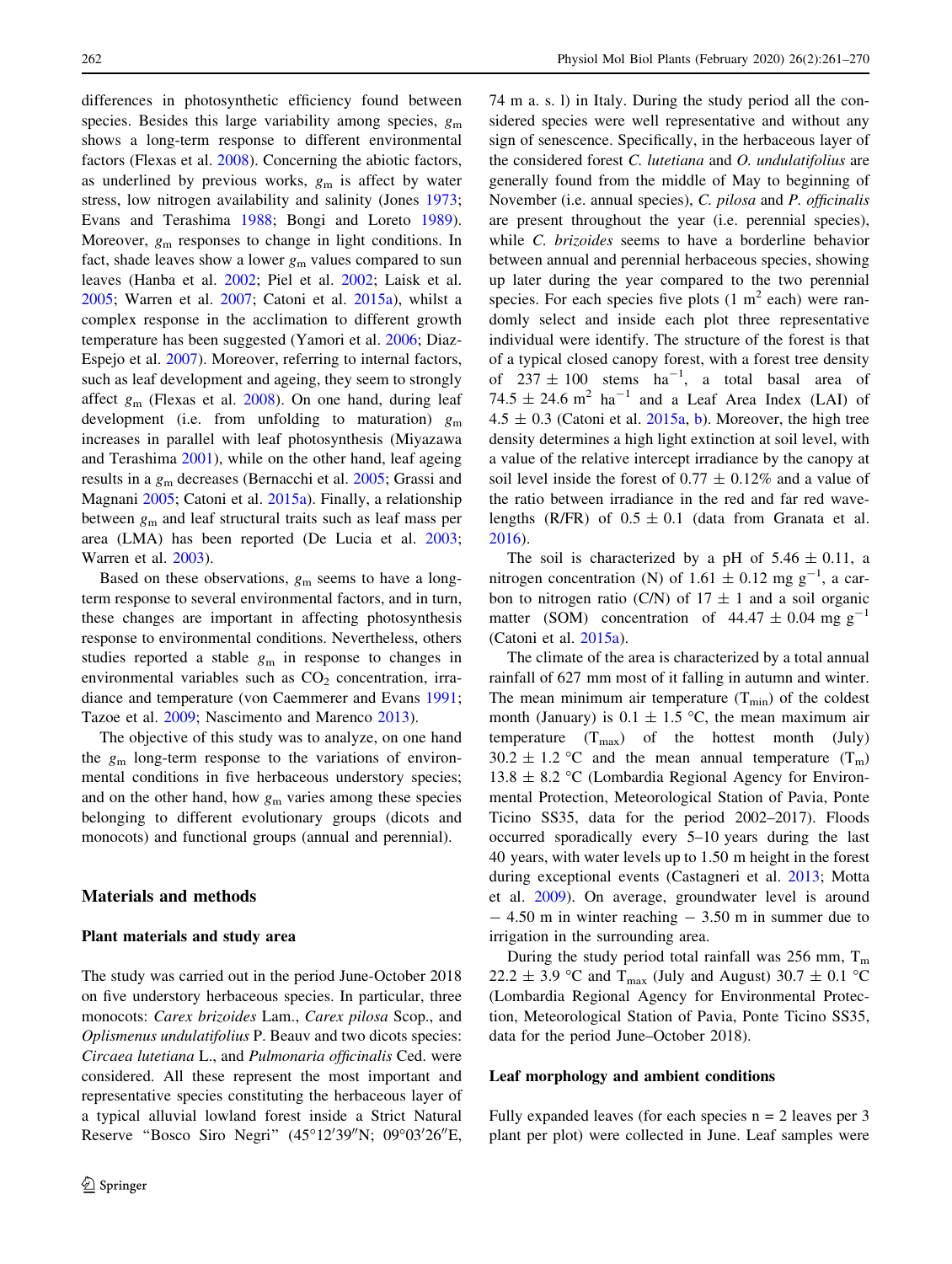sealed in plastic bags and transported immediately to the laboratory. Measurements included leaf surface area (LA,  $\text{cm}^2$ ), obtained by the image analysis system (Delta-T Devices, UK) and leaf dry mass (DM, mg), determined by drying leaves at 80 $\degree$ C to constant mass.

Leaf mass per unit of leaf area (LMA, mg  $\text{cm}^{-2}$ ) was calculated by the ratio of DM and LA and leaf tissue density (LTD, mg  $\text{cm}^{-3}$ ) was calculated by the ratio of LMA and leaf thickness  $(LT, \mu m)$ . This last was determined using digital calipers (precision of 0.01 mm) on the middle portion of the leaf blade and at two different points per leaf avoiding major veins.

During the study period, photosynthetic photon flux density (PPFD), air relative humidity (RH), air temperature  $(T_{air})$  and atmospheric  $CO<sub>2</sub>$  concentration  $(CO<sub>2</sub>, ppm)$  in the forest understory were recorded using specific sensors connected to data loggers.

## Gas exchange

Gas exchange measurements were carried out in the period June–October 2018. Leaves ( $n = 5$  leaves per each species) were retained in their natural position during measurements. Net photosynthetic rate  $[P_N, \mu \text{mol}(CO_2) \text{ m}^{-2} \text{ s}^{-1}]$ , stomatal conductance  $[g_s, mol(H_2O) \text{ m}^{-2} \text{ s}^{-1}]$ , leaf transpiration [E, mmol(H<sub>2</sub>O) m<sup>-2</sup> s<sup>-1</sup>], photosynthetic photon flux density [PPFD,  $\mu$ mol(photons) m<sup>-2</sup> s<sup>-1</sup>] leaf temperature  $(T_1, \,^{\circ}C)$ , and substomatal  $CO_2$  concentration  $(C_i,$ ppm) were measured by an infrared gas analyzer (LC- $Pro +$ , ADC, UK) equipped with a leaf chamber (PLC, Parkinson Leaf Chamber, UK). On each sampling occasion, leaf respiration  $[R_D, \mu \text{mol}(CO_2) \text{ m}^{-2} \text{ s}^{-1}]$  was measured after  $P_N$  measurements (on the same leaves) as  $CO_2$ efflux by darkening the leaf chamber with a black paper, according to Cai et al. [\(2005](#page-8-0)) for 30 min prior to each measurement, to avoid the release of  $CO<sub>2</sub>$  transient postirradiation bursts (Atkin et al. [1998](#page-8-0)).

## Chl fluorescence and mesophyll conductance

Chl fluorescence measurements were carried out by a portable modulated fluorometer (OS5p, Opti-Sciences, USA). Maximum PSII photochemical efficiency  $(F_v/F_m)$ was estimated by darkening leaves ( $n = 10$  leaves per each species) for 20 min, then a saturating pulse was applied to measure initial  $(F_0)$  and maximum  $(F_m)$  fluorescence.  $F_v/F_m$ was estimated as:

$$
(F_m - F_0)/F_m
$$

Additional gas-exchange and Chl fluorescence measurements were made on leaves  $(n = 10$  leaves per each species) comparable to those previously used in order to estimate mesophyll conductance  $[g_m, mol(CO_2) m^{-2} s^{-1}]$  $bar^{-1}$ ].

The  $g_m$  was calculated according to Harley et al. ([1992\)](#page-9-0) by a single point method which combines gas-exchange and Chl a fluorescence measurements, as:

$$
g_{\rm m} = P_{\rm N} / \{ \text{Ci} - [ \Gamma \ast \times [ \text{ETR} + 8 \times (P_{\rm N} + R_{\rm D}) ] ] /
$$
  
[ \text{ETR} - 4 \times (P\_{\rm N} + R\_{\rm D}) ] }

where  $\Gamma^*$  was the CO<sub>2</sub> compensation point under non respiratory conditions. The temperature dependency for  $\Gamma^*$ was calculated according to Bernacchi et al. ([2002\)](#page-8-0).

 $P_N$ , Ci, and  $R_D$  were obtained from gas-exchange measurements as described in the above section. ETR was the electron transport rate calculated from Chl fluorescence measurements, according to Krall and Edwards [\(1992](#page-9-0)) as:

$$
ETR = \Phi_{PSII} \times \text{PPFD} \times 0.5 \times 0.84
$$

where  $\Phi_{PSII}$  was the actual PSII photochemical efficiency of light-adapted leaves calculated according to Genty et al. [\(1989](#page-9-0)) as:

$$
(Fm'-Fs)/Fm'
$$

Fm<sup>'</sup> was the maximum fluorescence obtained with a light-saturating pulse ( $\sim 8000 \mu$ mol m<sup>-2</sup> s<sup>-1</sup> PPFD) and Fs was the steady-state fluorescence of illuminated leaves (1500  $\mu$ mol m<sup>-2</sup> s<sup>-1</sup> PPFD). Gas-exchange and Chl fluorescence measurements were taken concurrently by fitting the portable infrared  $CO<sub>2</sub>$  gas analyzer with a fluorometer adapter chamber (F.LCI-FL, ADC, UK).

### Data analysis

The obtained data [expressed as mean  $\pm$  standard error  $(\pm S$ E))] were analyzed by the analysis of variance (ANOVA). As the same leaves were measure during the course of the study period, data were analyze using a repeated measures analysis of variance. Tukey's post hoc test ( $p < 0.05$ ) was use to assess the significant differences among the species and between months. Linear regression analysis was carried out between  $g_m$  and the considered environmental variables (i.e. CO<sub>2</sub> concentration, PPFD and Tair). A principal component analysis (PCA) was carried out in order to summarize the considered morphological (LMA, LTD and LT) and physiological ( $P_N$ ,  $R_D$ ,  $g_m$ ,  $g_s$ ,  $F_v$ /  $F_M$ ,  $\Phi_{PSII}$ , ETR) leaf traits into major components which explained their variation between the five considered species. Then, a linear regression analysis between the axis explaining the largest proportion of the variance (i.e. PC1) and  $g_m$  was carried out.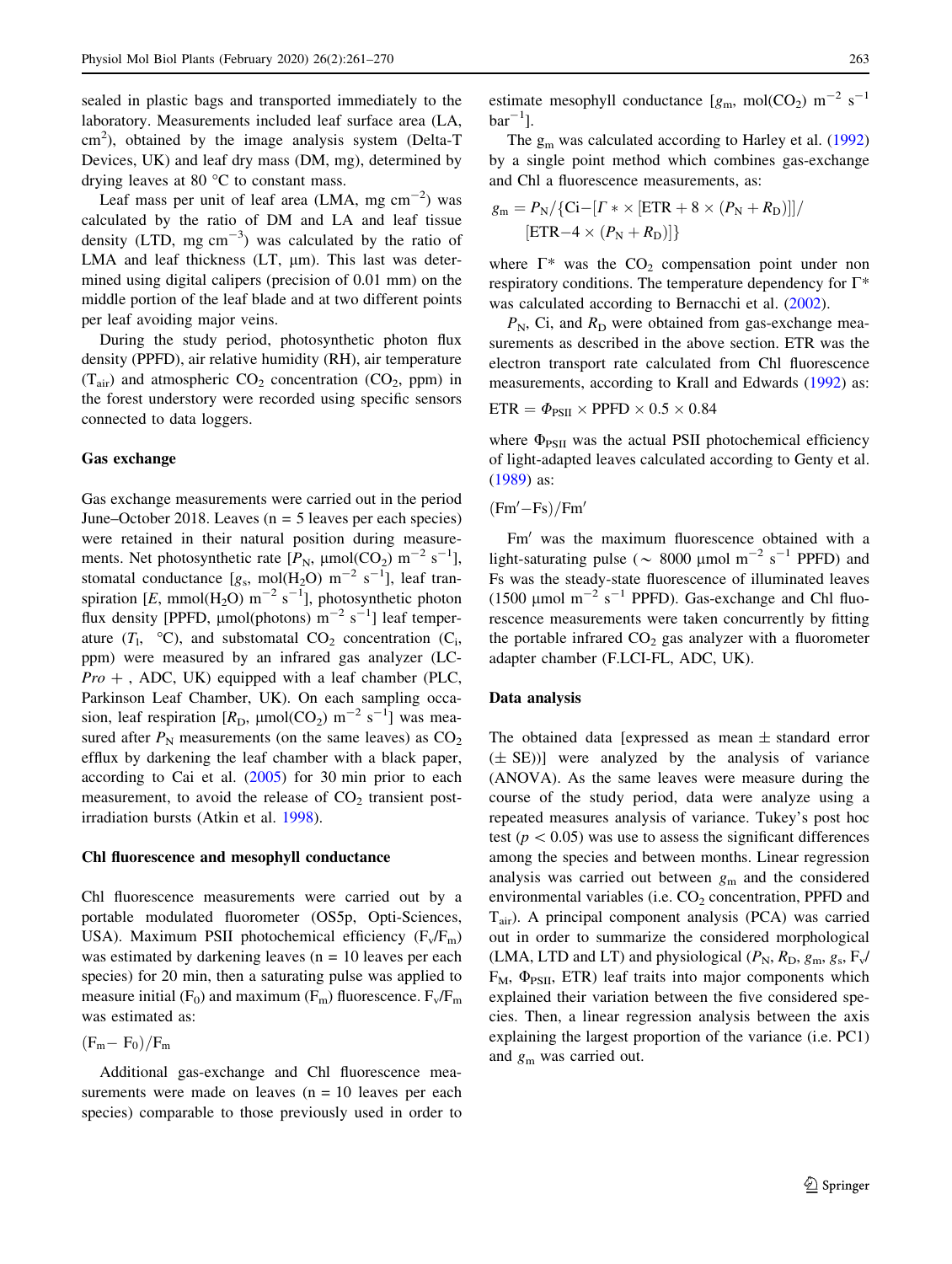# **Results**

# Leaf morphology and ambient conditions

At morphological level significant differences were found among the considered species (Table 1).

In particular LMA ranged from  $1.55 \pm 0.15$  mg cm<sup>-2</sup> (O. undulatifolius) to 5.85  $\pm$  0.48 mg cm<sup>-2</sup> (C. brizoides) while LTD ranged between  $319.7 \pm 13.8$  mg cm<sup>-3</sup> (*P*. *officinalis*) to 1024.1  $\pm$  65.1 mg cm<sup>-3</sup> (*C. brizoides*). *P. officinalis* showed the highest LT (110.0  $\pm$  8.9 µm) and O. undulatifolius and C. brizoides the lowest (50.65  $\pm$  $0.01 \mu m$ ). During the study period in the forest understory, mean monthly PPFD ranged between  $51 \pm 5$  µmol m<sup>-2</sup>  $s^{-1}$  in September to 122  $\pm$  48 µmol m<sup>-2</sup> s<sup>-1</sup> in June and monthly understory T<sub>air</sub> varied between 20.9  $\pm$  0.5 °C in October to 28.4  $\pm$  0.5 °C in July. The average value of  $CO<sub>2</sub>$  concentration during the study period was 449  $\pm$  29 ppm.

## Gas exchange

During the study period the highest  $P_N$  was measured in June for all the considered species, with C. pilosa having the highest value [4.33  $\pm$  0.3  $\mu$ mol(CO<sub>2</sub>) m<sup>-2</sup> s<sup>-1</sup>] and *O*. undulatifolius the lowest  $[1.31 \pm 0.06 \mu \text{mol}(\text{CO}_2) \text{ m}^{-2}$  $s^{-1}$  $s^{-1}$  $s^{-1}$ ] (Fig. 1a). A steady trends of  $R_D$  has been observed (Fig. [1](#page-4-0)b) with higher rates in July  $[0.56 \pm 0.05 \mu \text{mol}(\text{CO}_2)$ )  $m^{-2}$  s<sup>-1</sup>, mean value of the species] decreasing by 11% (mean value) in September–October. Stomatal conductance showed the same  $P_N$  trend, with the highest values in June for all the species  $[0.171 \pm 0.063 \text{ mol}(\text{H}_2\text{O}) \text{ m}^{-2} \text{ s}^{-1}$ , mean value] (Fig. [2\)](#page-5-0).

## Chl fluorescence and mesophyll conductance

Values of  $\Phi_{PSII}$  and  $F_V/F_M$  are show in Fig. [3a](#page-6-0) and b. Quite constant trends were monitored during the study period for both the parameters and in all the considered species, with C. pilosa having the lowest  $\Phi_{PSII}$  during the study period

 $(0.691 \pm 0.023)$ , mean value of the considered months) and *P. officinalis* the highest (0.742  $\pm$  0.003, mean value). This last showed also the highest  $F_V/F_M$  (0.793  $\pm$  0.003, mean value of the considered months) and C. lutetiana the lowest  $(0.765 \pm 0.002, \text{mean value}).$ 

During the study period (Fig. [4\)](#page-7-0) the highest  $g_m$  value was monitored in July  $[0.015 \pm 0.011 \text{ mol} (CO_2) \text{ m}^{-2} \text{ s}^{-1}$  $bar^{-1}$ , mean value], with *P. officinalis* having the highest value. The results of the linear regression showed that none of the considered environmental variables seems to affect  $g<sub>m</sub>$  variations during the study period (Table [2](#page-7-0)).

#### Principal component analysis

The PCA highlighted that the first two components accounted for 99.9% of the total variance, with the first component explained the 99.4% of the total variance and it was positively related to LMA  $(r = 0.805)$  and LTD  $(r = 0.999)$ . The second component explained 0.62% of the total variance was only related to LT  $(r = 0.891)$ . Three different groups can be observed (Fig. [5\)](#page-7-0): one group was represented by C. pilosa and P. officinalis, and the second group by O. undulatifolius and C. lutetiana, while C. brizoides was placed far from the other two groups. Along the first component C. brizoides showed the highest value and the P. officinalis, C. lutetiana and O. undulatifolius the lowest one. There was a significant linear regression between PC1 and  $g_m$  ( $R^2 = 0.24$ ,  $p < 0.01$ ) (Fig. [6\)](#page-8-0).

## Discussion

On the whole, during the analyzed months, in which all the species are well evident and representative and without any sign of senescence, the lowest  $g<sub>m</sub>$  rates are observed in June  $[0.012 \pm 0.007 \text{ mol}(\text{CO}_2) \text{ m}^{-2} \text{ s}^{-1} \text{ bar}^{-1}$ , mean value of the considered species] and the highest ones in July  $[0.015 \pm 0.011 \text{ mol}(\text{CO}_2) \text{ m}^{-2} \text{ s}^{-1} \text{ bar}^{-1}$ , mean value]. Overall, the average  $g_m$  value for the five species over the entire study period  $[0.014 \pm 0.008 \text{ mol}(\text{CO}_2) \text{ m}^{-2} \text{ s}^{-1}$ 

Table 1 Morphological and anatomical leaf traits of the considered species

|                          | LMA (mg $\text{cm}^{-2}$ ) | LTD mg $\rm (cm^{-3})$ | $L$ ( $\mu$ m)  |
|--------------------------|----------------------------|------------------------|-----------------|
| Carex brizoides          | $5.85 \pm 0.48a$           | $1024.1 \pm 65.1a$     | $50.6 \pm 3.0a$ |
| Carex pilosa             | $4.84 \pm 0.38a$           | $406.3 \pm 16.0$       | $94.4 \pm 4.4$  |
| Circaea lutetiana        | $2.01 \pm 0.06$            | $327.0 \pm 29.5$       | $63.3 \pm 3.9a$ |
| Oplismenus undulatifolis | $1.55 \pm 0.15$            | $324.1 \pm 16.9b$      | $50.7 \pm 4.8a$ |
| Pulmonaria officinalis   | $3.18 \pm 0.06c$           | $319.7 \pm 13.8$ b     | $110.0 \pm 8.9$ |
|                          |                            |                        |                 |

 $LMA$  leaf mass per unit of leaf area,  $LTD$  leaf tissue density,  $L$  leaf thickness

Mean values ( $\pm$  SE) are shown (n = 35 leaves). Different letters indicate significant differences among the species (Tukey-test,  $p < 0.05$ )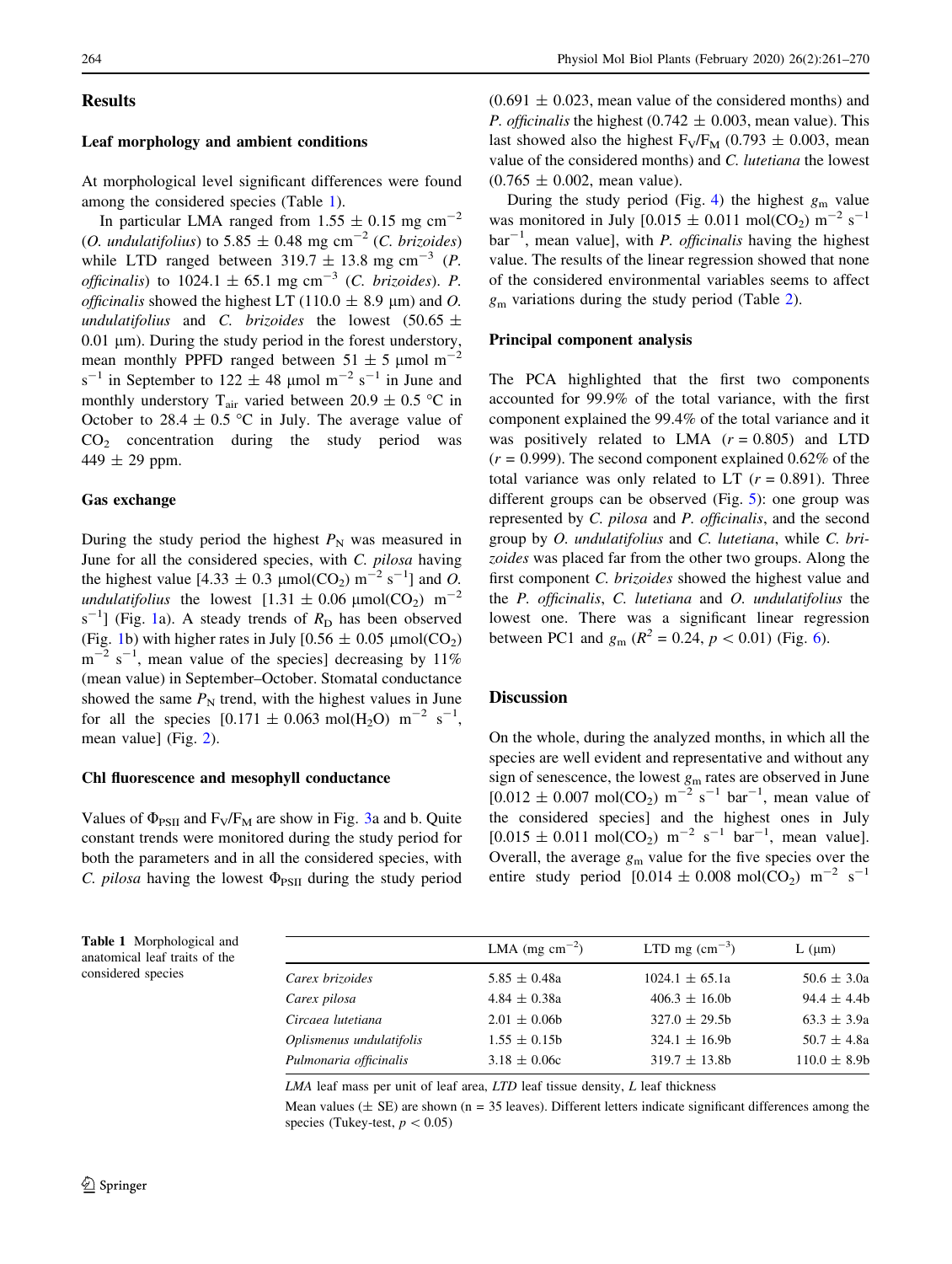<span id="page-4-0"></span>Fig. 1 Trend of a net photosynthetic rates  $(P_N)$  and **b** dark respiration rates  $(R_D)$ during the study period in the five considered species. Mean values  $(\pm$  SE) are shown  $(n = 5)$ 



bar<sup>-1</sup>] results lower compared to an expected value for herbaceous species (see Flexas et al. [2008\)](#page-8-0). Nevertheless, taking into account the typical shade environment of the forest understory in which they grow, this value may not be surprising considering that normally shade leaves have lower  $g_m$  values than leaves in high-light environments. In fact, understory species might behave similarly to shadeleaves, which appear to have stronger limitations from  $g<sub>m</sub>$ (Tosens et al. [2012](#page-9-0); Cano et al. [2013](#page-8-0)). As suggested by Laisk et al. ([2005\)](#page-9-0) the higher mesophyll diffusion

resistance (i.e. lower  $g_m$ ) can reflects the smaller air-exposed mesophyll area in the thinner shade leaves. Moreover, according to the results of Taylor and Pearcy ([1976\)](#page-9-0) for understory species, the observed  $g<sub>m</sub>$  rates are substantially lower compare to gs. Another typical behavior observed in the understory environment is the photosynthetic response that generally parallels the change in the light environment induced by overstory canopy closure. In fact, the highest  $P_N$  rates are found, in all these species, in June prior to the complete canopy closure, with a further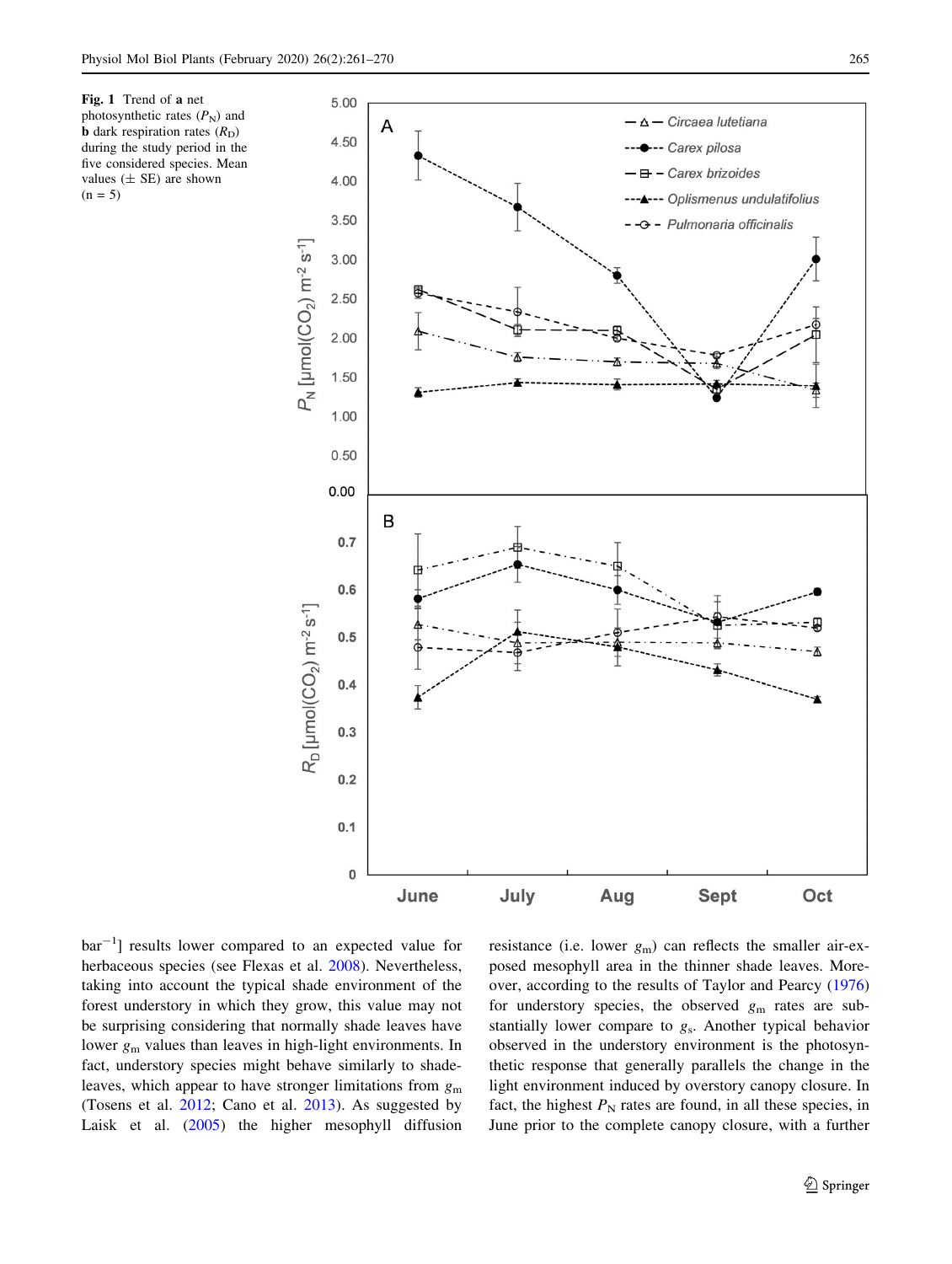<span id="page-5-0"></span>Fig. 2 Trend of stomatal conductance  $(g_s)$  during the study period in the five considered species. Mean values  $(\pm$  SE) are shown  $(n = 5)$ 



increase observed in October in C. pilosa, P. officinalis and C. brizoides when approaching overstorey canopy senesces, while the annual species (C. lutetiana and O. undulatifolius) show a more steady  $P<sub>N</sub>$  trend during the study period, without the further increase in autumn. Therefore, the analyzed understory herbaceous species differ in their photosynthetic characteristics in way that are consistent with differences in their above-ground phenologies according to the results of Rothstein and Zak [\(2001](#page-9-0)).

Concerning the first question analyzed in this study and related to the  $g<sub>m</sub>$  response to environmental conditions, we did not find any significant relationship between  $g<sub>m</sub>$ and the considered environmental variables (i.e. atmospheric  $CO<sub>2</sub>$  concentration,  $T<sub>air</sub>$  and PPFD). In our study, the absence of these correlations can be related to the fact that the environmental changes occurring in the forest understory are not large enough to determine  $g<sub>m</sub>$  variations according to the results of Nascimento and Marenco [\(2013](#page-9-0)). This is because the forest understory experiences damped environmental fluctuations, due to shelter by the overstory tree canopy (Fotelli et al. [2003\)](#page-9-0), that, in this case is characterized by a tree layer constituted by Quercus robur L., Robinia pseudoacacia L., Populus nigra L. and Populus alba L., and by an underlying layers with the presence of the species of the dominant tree layer and by Corylus avellana L., Acer campestre L., Prunus padus L. and Crataegus monogyna Jacq. (Granata et al. [2019\)](#page-9-0). Moreover, it is worth noting that, the  $g_s$  values in the forest tree layer (i.e. high-light level), during the more favorable environmental condition, ranges from  $0.263 \pm 0.017 \text{ mol} (H_2O) \text{ m}^{-2} \text{ s}^{-1}$  in *P. alba* and *P. nigra* (mean value), followed by R. pseudoacacia  $[0.221 \pm 0.005 \text{ mol} (H_2O) \text{ m}^{-2} \text{ s}^{-1}]$  and by *Q. robut*  $[0.196 \pm 0.009 \text{ mol} (H_2O) \text{ m}^{-2} \text{ s}^{-1}]$ . In the underlying layers (i.e. lower light level), the  $g_s$  value varies from  $0.195 \pm 0.006$  mol $(H_2O)$  m<sup>-2</sup> s<sup>-1</sup> in *R. pseudoacacia*, followed by A. campestre  $[0.170 \pm 0.005 \text{ mol}(\text{H}_2\text{O}) \text{ m}^{-2}$  $s^{-1}$ ], *C. avellana* [0.160  $\pm$  0.003 mol(H<sub>2</sub>O) m<sup>-2</sup> s<sup>-1</sup>], *C. monogyna* [0.154  $\pm$  0.006 mol(H<sub>2</sub>O) m<sup>-2</sup> s<sup>-1</sup>], *P. padus*  $[0.117 \pm 0.006 \text{ mol}(\text{H}_2\text{O}) \text{ m}^{-2} \text{ s}^{-1}]$ , and by *Q. robur*, *P.* alba and P. nigra  $[0.101 \pm 0.006 \text{ mol}(\text{H}_2\text{O}) \text{ m}^{-2} \text{ s}^{-1}$ , mean value] (data not published). These results allow us to highlight a decrease in  $g_s$  rates between the same species present in different light conditions (tree layer vs underlying tree layer).

To understand the similarity between the species, based on the analyzed morphological and physiological variables, we carried out a Principal Component Analysis, which identifies three groups for the five considered species: one group is characterized by C. *lutetiana* and O. undulatifolius, the other by  $C$ . pilosa and  $P$ . officinalis, while *C. brizoidez* is positioning far from the others species. In particular, the first component (i.e. PC1) which explains the major variation among the species is significantly correlate to the leaf morphological traits (i.e. LMA and LTD). Thus, we can conclude that the similarity and then the association between these species is mainly drive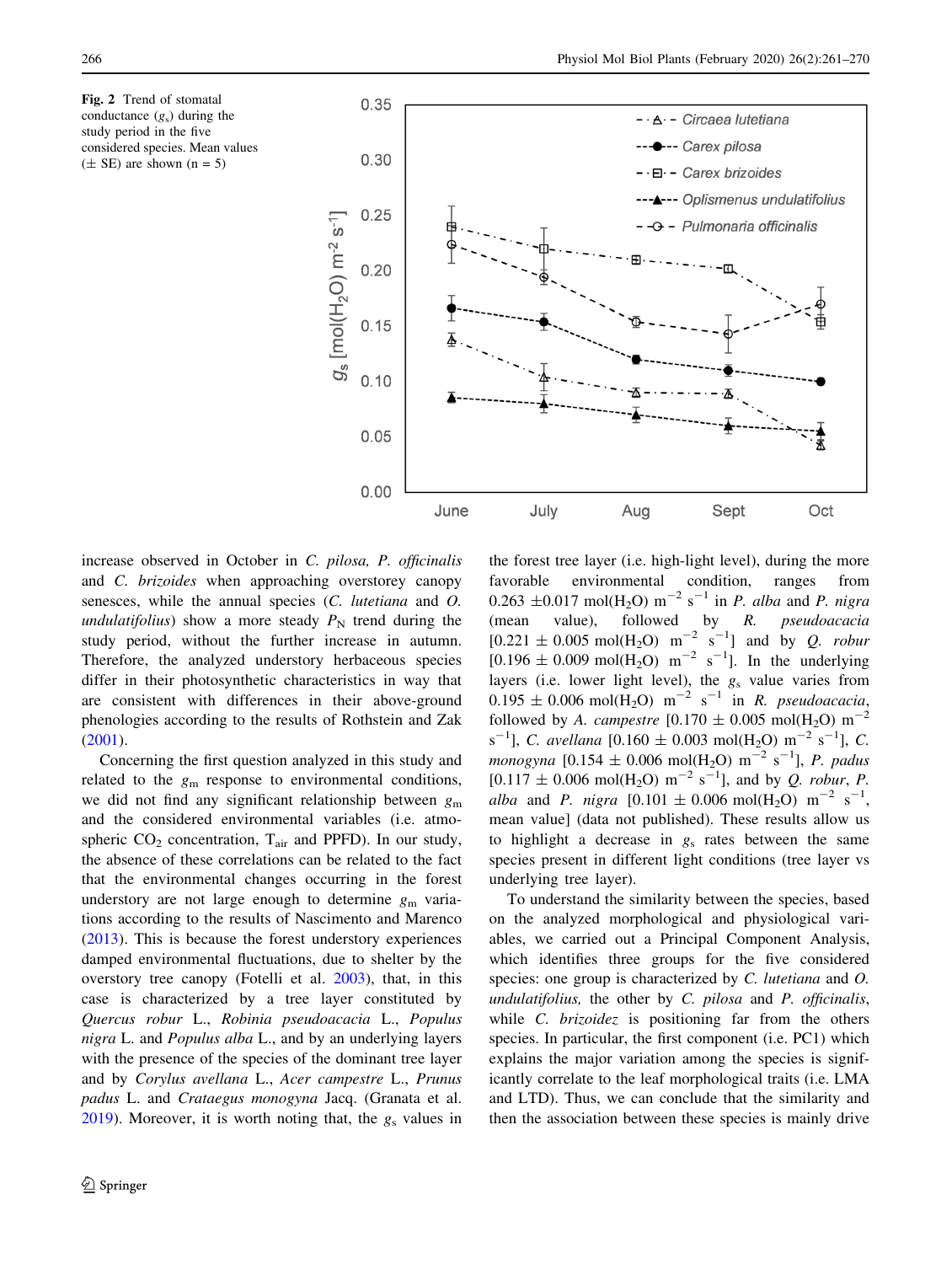<span id="page-6-0"></span>Fig. 3 Trend of a the actual PSII photochemical efficiency  $(\Phi_{PSII})$  and **b** the maximal quantum efficiency of PSII  $(F_v)$  $F<sub>m</sub>$ ) during the study period in the five considered species. Mean values (± SE) are shown  $(n = 10)$ 



by the morphological leaf traits. In particular, among the considered species, C. brizoides is characterize by the highest values of both LMA and LTD  $(5.85 \pm 0.48 \text{ mg cm}^{-2} \text{ and } 1024.1 \pm 65.1 \text{ mg cm}^{-3},$ respectively), while C. lutetiana and O. undulatifolius have the lowest LMA  $(1.78 \pm 0.32 \text{ mg cm}^{-2})$  mean value). The others two species have a 31% lower LMA compared to C. brizoides, but due to a highest LT, they have a 65% lower LTD (406.3  $\pm$  16.0 mg cm<sup>-3</sup> in *C*. pilosa and 319.7  $\pm$  13.8 mg cm<sup>-3</sup> in *P. officinalis*).

Furthermore, the significant relationship between the PC1 and  $g_m$  highlights that these morphological leaf traits are good predictors for the  $g<sub>m</sub>$  variations across the considered species. In fact, leaf structural features are believe to play a central role in determining  $g<sub>m</sub>$  (Hassiotou et al. [2009](#page-9-0)).

Thus, if we can suppose that these associations are driven by leaf structural traits and we found an association between one dicot and one monocot (i.e. C. lutetiana and O. undulatifolius in one group and C. pilosa and P. officinalis in the other group) and in turn these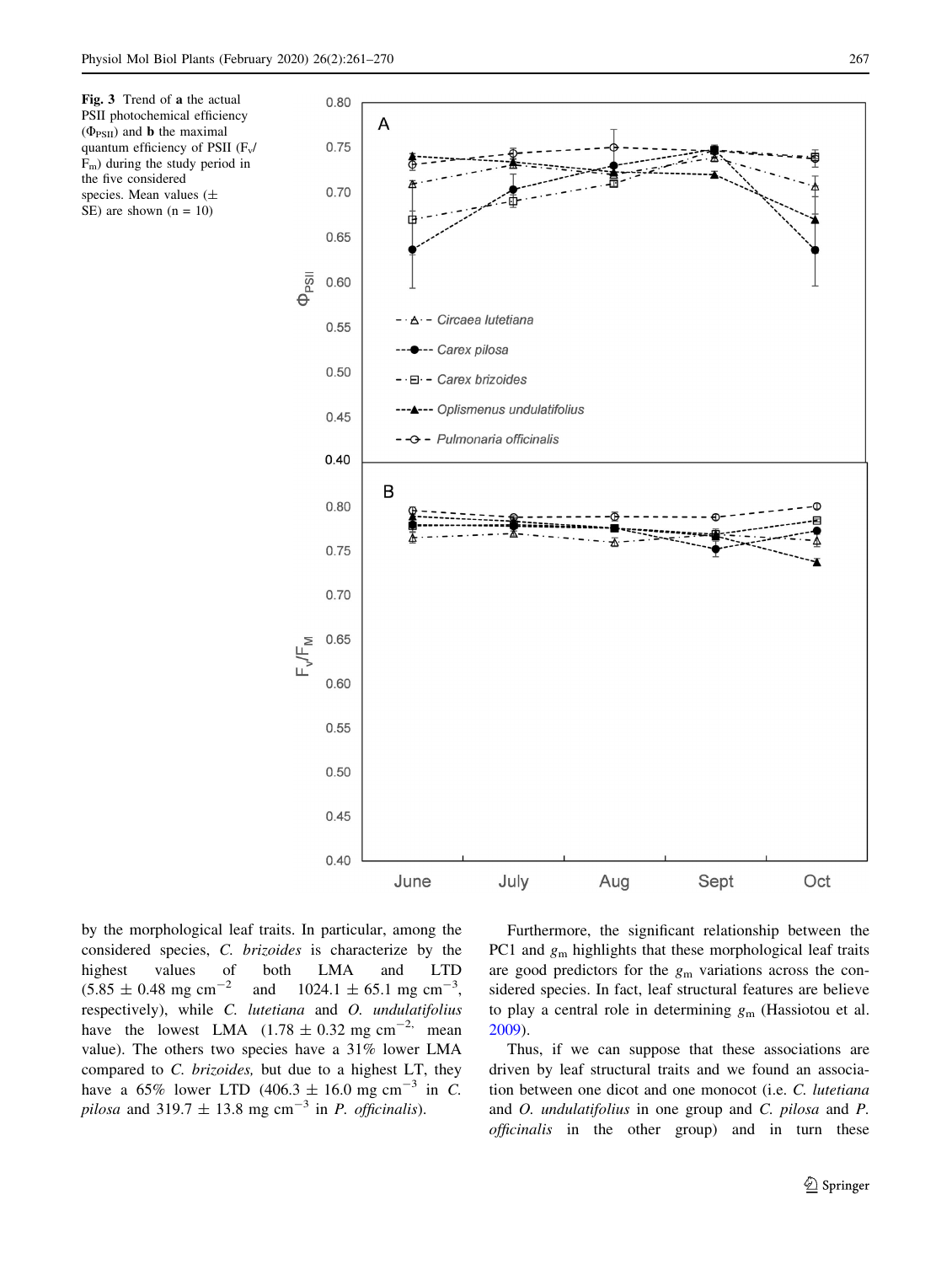<span id="page-7-0"></span>Fig. 4 Trend of mesophyll conductance  $(g_m)$  during the study period in the five considered species. Mean values  $(\pm$  SE) are shown  $(n = 5)$ 



**Table 2** Regression analysis between mesophyll conductance  $(g_m)$ and air temperature ( $T_{air}$ ), between  $g_m$  and photosynthetic photon flux density (PPFD) and between  $g_m$  and atmospheric  $CO_2$  concentration  $[CO<sub>2</sub>]$ . Regression analysis equation determination coefficient  $(R<sup>2</sup>)$ are shown

|                                  | Regression equation         | $R^2$   |
|----------------------------------|-----------------------------|---------|
| $g_{\rm m}$ versus $T_{\rm air}$ | $y = 0.004x + 0.0037$       | 0.00208 |
| $gm$ versus PPFD                 | $y = -1 e^{-0.5x} + 0.0141$ | 0.0148  |
| $g_{\rm m}$ versus $[CO_2]$      | $y = -9 e^{-06x} + 0.0171$  | 0.0011  |

morphological leaf traits are the best predictors of  $g<sub>m</sub>$ variation in these species, we can conclude that the  $g<sub>m</sub>$ variations are more linked to the functional group rather than reflecting an evolutionary trend. In fact, at the level of the functional groups, C. lutetiana and O. undulatifolius can be considered as annual species, while C. pilosa and P. officinalis are perennial species and C. brizoides seem to have an intermediate behavior between the two groups.

Fig. 5 Principal component analysis (PCA) carried out using morphological (LMA, LTD and LT) and physiological  $(P_N, R_D,$  $g_m$ ,  $g_s$ ,  $F_v/F_M$ ,  $\Phi_{PSII}$ , ETR) leaf traits for the five considered species. The 1st component, accounting for 99.4% of the total variance, was positively related to LMA and LTD. The 2nd component explained 0.62% of the total variance and it was correlated to LT

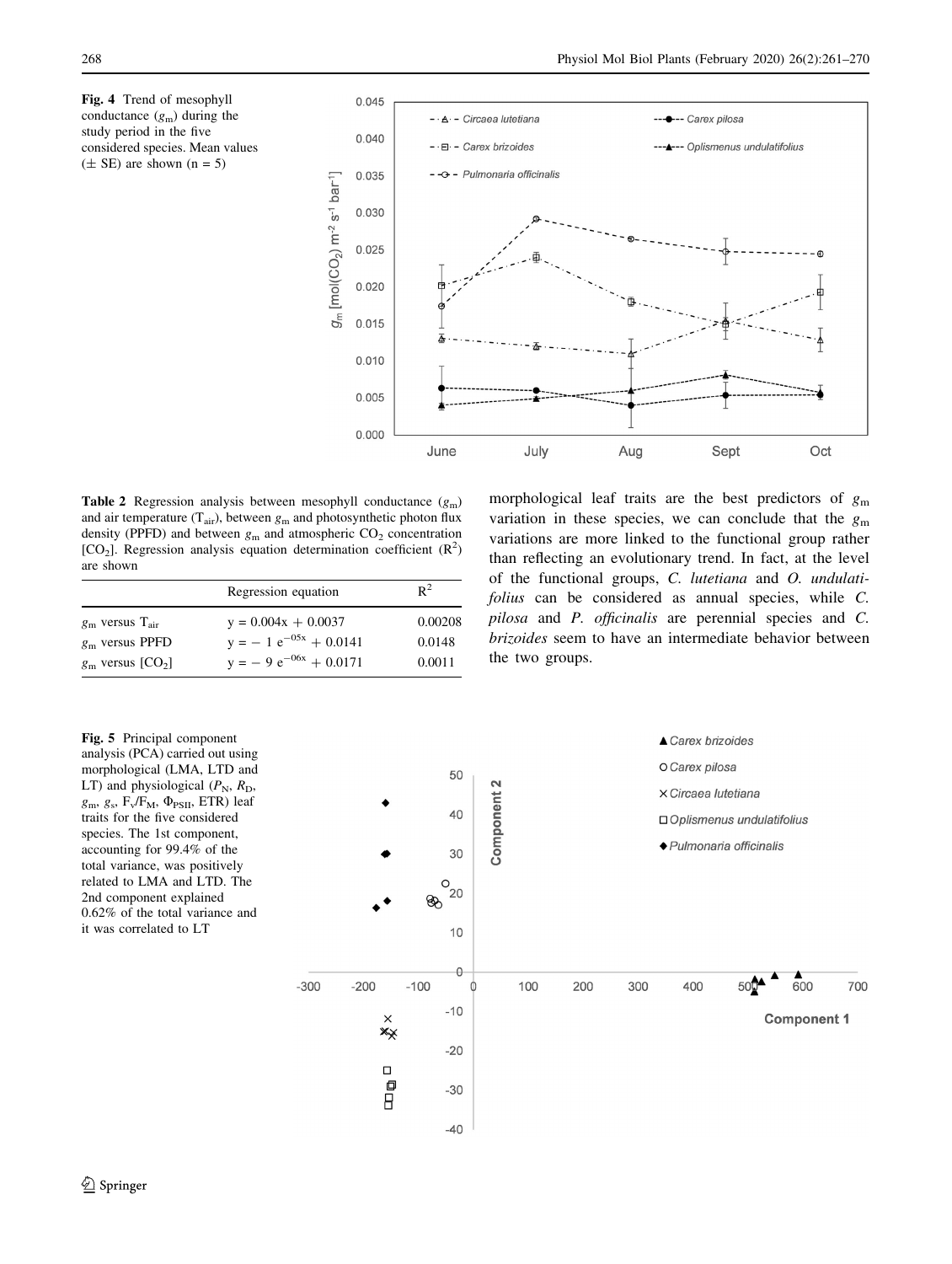<span id="page-8-0"></span>Fig. 6 Linear relationship between the first principal component combining LMA and LTD (PC1) and the mesophyll conductance  $[g_m,$  $mol(\rm{CO}_{2}) \; m^{-2} \; s^{-1} \; bar^{-1}]$ across the five considered species. The equations as well as their  $R^2$  are shown.  $(**p \le 0.01)$ 



Acknowledgements The work was supported by the 'Natural Reserve Bosco Siro Negri' funded by the Ministry of the Environment Protection of Land and Sea of Italy.

#### Compliance with ethical standards

Conflict of interest The authors declare that they have no conflict of interest.

## References

- Atkin OK, Evans JR, Ball MC, Siebke K (1998) Relationships between the inhibition of leaf respiration by light and enhancement of leaf dark respiration following light treatment. Aust J Plant Physiol 25:437–443
- Bernacchi CJ, Portis AR, Nakano H et al (2002) Temperature response of mesophyll conductance. Implications for the determination of rubisco enzyme kinetics and for limitations to photosynthesis in vivo. Plant Physiol 130:1992–1998
- Bernacchi CJ, Morgan PB, Ort DR, Long SP (2005) The growth of soybean under free air  $[CO<sub>2</sub>]$  enrichment (FACE) stimulates photosynthesis while decreasing in vivo Rubisco capacity. Planta 220:434–446
- Bongi G, Loreto F (1989) Gas-exchange properties of salt stressed olive (Olea europaea L.) leaves. Plant Physiol 90:1408–1416
- Cai ZQ, Slot M, Fan ZX (2005) Leaf development and photosynthetic properties of three tropical tree species with delayed greening. Photosynthetica 43:91–98
- Cano F, Sánchez-Gómez D, Rodríguez-Calcerrada J, Warren CR, Gil L, Aranda I (2013) Effects of drought on mesophyll conductance and photosynthetic limitations at different tree canopy layers. Plant Cell Environ 36:1961–1980
- Castagneri D, Garbarino M, Nola P (2013) Host preference and growth patterns of ivy (Hedera helix L.) in a temperate alluvial forest. Plant Ecol 214:1–9
- Catoni R, Granata MU, Sartori F, Varone L, Gratani L (2015a) Corylus avellana responsiveness to light variations: morphological, anatomical and physiological leaf trait plasticity. Photosynthetica 53(1):35–46
- Catoni R, Gratani L, Sartori F, Varone L, Granata MU (2015b) Carbon gain optimization in five broadleaf deciduous trees in response to light variation within the crown: correlations among morphological, anatomical and physiological leaf traits. Acta Bot Croat 74(1):71–94
- De Lucia EH, Whitehead D, Clearwater MJ (2003) The relative limitation of photosynthesis by mesophyll conductance in cooccurring species in a temperate rainforest dominated by the conifer Dacrydium cupressinum. Funct Plant Biol 30:1197–1204
- Diaz-Espejo A, Nicolás E, Fernández JE (2007) Seasonal evolution of diffusional limitations and photosynthetic capacity in olive under drought. Plant Cell Environ 30:922–933
- Evans JR, Terashima I (1988) Photosynthetic characteristics of spinach leaves grown with different nitrogen treatments. Plant Cell Physiol 29:157–165
- Flexas J, Ribas-Carbo M, Diaz-Espejo A, Galmes J, Medrano H (2008) Mesophyll conductance to  $CO<sub>2</sub>$ : current knowledge and future prospects. Plant Cell Environ 31:602–621
- Flexas J, Barbour MM, Brendel O, Cabrera HM, Carriqui M, Diaz-Espejo A, Douthe Dreyer E, Ferrio JP, Gago J, Galle A, Galmes